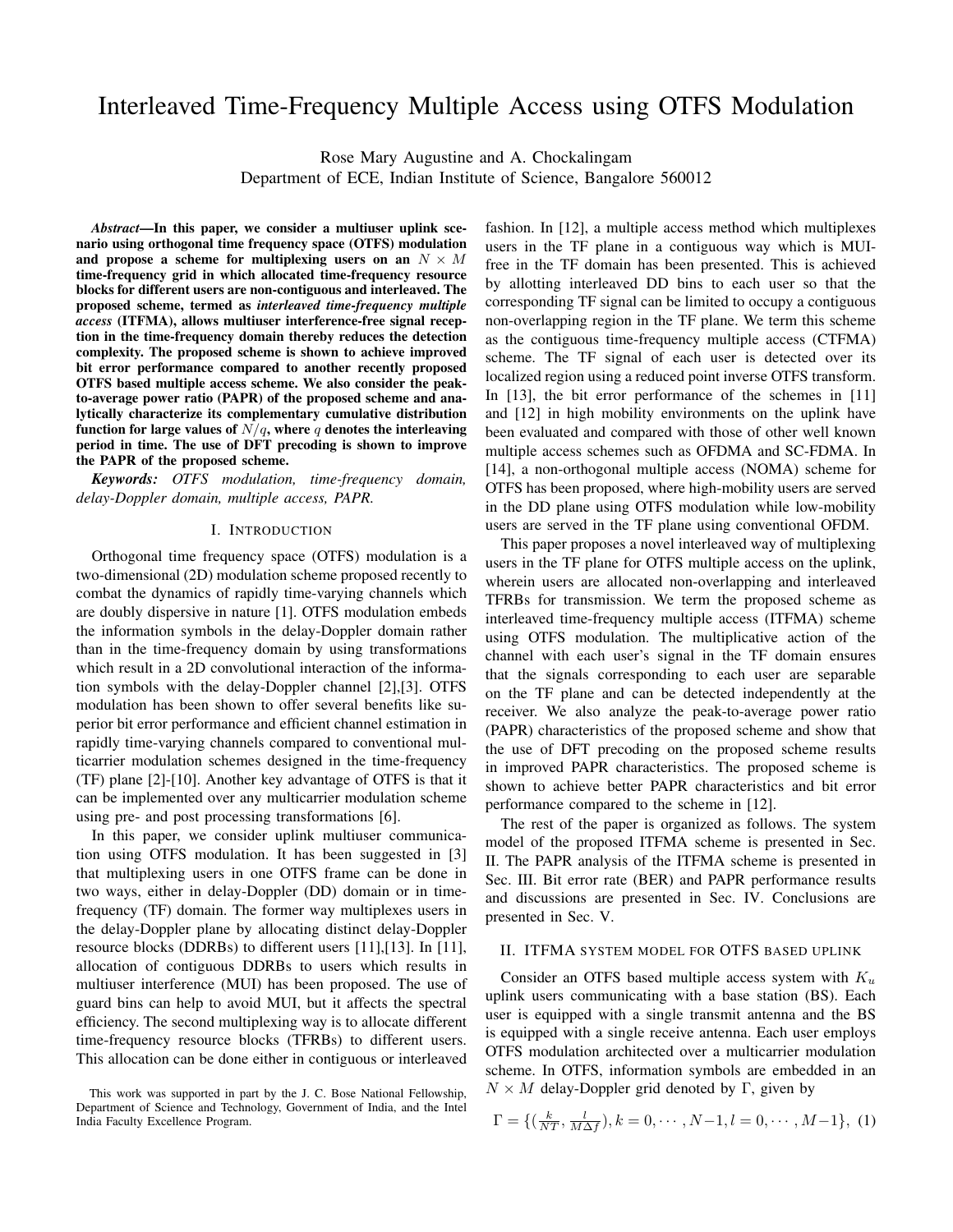where 1*/NT* and 1*/M*∆*f* denote the Doppler resolution and delay resolution, respectively, and *N* and *M* are the number of Doppler and delay bins, respectively. The DD grid is designed such that  $\nu_{\text{max}} < \Delta f < 1/\tau_{\text{max}}$ , where  $\tau_{\text{max}}$  and  $\nu_{\text{max}}$  denote the maximum delay and Doppler spread of the multiuser channel, respectively. Let  $x_u[k, l], k = 0, \dots, N-1, l = 0, \dots, M-1$ , and  $u = 0, \dots, K_u - 1$  denote the symbol transmitted by the *u*th user on the  $(k, l)$ th DD grid point/bin. The corresponding time-frequency lattice  $\Lambda$ , reciprocal to  $\Gamma$  is given by

$$
\Lambda = \{ (nT, m\Delta f), n = 0, \cdots, N - 1, m = 0, \cdots, M - 1 \}.
$$
\n(2)

Hence, the signal in the TF domain, denoted by  $X_u[n,m]$ ,  $n = 0, \dots, N - 1, m = 0, \dots, M - 1$ , occupies a duration *NT* and a bandwidth of *M*∆*f*.

The proposed ITFMA scheme multiplexes the users in the TF lattice  $\Lambda$  non-contiguously in an interleaved fashion such that each user's TF signal occupies only *MN/K<sup>u</sup>* TF bins/resource blocks which are spaced at equal intervals, *p* bins along the frequency axis and *q* bins along the time axis. These intervals are chosen such that  $K_u = pq$  with  $p/M$  (i.e., *M* is an integer multiple of *p*) and *q|N*. When  $p = 1, q = K_u$ , users are interleaved along time and each user can occupy all the frequency resource bins. Similarly, when  $p = K_u$ ,  $q = 1$ , users are interleaved along the frequency and each user can span the entire time resource bins. This interleaving pattern can be obtained in the TF plane when in the corresponding delay-Doppler domain each user quasi-periodically repeats (repeats with a multiplicative phase) the *MN/K<sup>u</sup>* information symbols so as to occupy the entire delay-Doppler grid. That is, for  $k = 0, \cdots, N - 1, l = 0, \cdots, M - 1, k' = 0, \cdots, \frac{N}{q} - 1,$  $l' = 0, \dots, \frac{M}{p} - 1, d = 0, \dots, q - 1,$  and  $c = 0, \dots, p - 1$ , the *u*th user's DD grid for uplink<sup>1</sup> transmission will have

$$
x_u[k, l] = x_u[k' + d(N/q), l' + c(M/p)]
$$
  
= 
$$
x_u[k', l']e^{j2\pi \left(c\frac{(u)p}{p} - d\frac{\lfloor u/p \rfloor}{q}\right)},
$$
 (3)

where  $(.)_p$  denotes modulo-*p* operation,  $x_u[k', l'] \in A$ , where A denotes the modulation alphabet (e.g., QAM/PSK), and  $x_u[k', l']$ s denote the  $MN/K_u$  independent information symbols from *u*th user forming a  $\frac{N}{q} \times \frac{M}{p}$  grid which is repeated (with a multiplicative phase)  $p$  times along the delay axis and *q* times along the Doppler axis, thereby spanning the entire  $N \times M$  DD grid.

The delay-Doppler symbols of the *u*th user (i.e.,  $x_u[k, l]$ s) are transformed to the TF domain using the inverse symplectic finite Fourier transform (ISFFT) and transmit windowing. Assuming rectangular windowing, the TF signal corresponding to the *u*th user is given by

$$
X_u[n,m] = \frac{1}{\sqrt{MN}} \sum_{k=0}^{N-1} \sum_{l=0}^{M-1} x_u[k,l] e^{j2\pi \left(\frac{nk}{N} - \frac{ml}{M}\right)}.
$$
 (4)

Substituting (3) in (4), the corresponding TF signal of *uth* user is given by

<sup>1</sup>This scheme can be even applied for downlink transmission wherein the DD symbols intended for every user following (3) are superimposed together on the  $N \times M$  DD grid and transmitted using OTFS modulation.



Fig. 1: Multiplexing four users on an <sup>8</sup>*×*<sup>8</sup> TF grid according to the proposed ITFMA.



Fig. 2: Multiplexing four users on an  $8 \times 8$  TF grid according to CTFMA in [12].

$$
X_u[n,m] = \frac{1}{\sqrt{MN}} \sum_{k'=0}^{\frac{N}{q}-1} \sum_{l'=0}^{\frac{M}{p}-1} \sum_{c=0}^{p-1} \sum_{d=0}^{q-1} x_u[k',l']
$$
  
\n
$$
e^{j2\pi \left(c\frac{(u)p}{p}-d\frac{|u/p|}{q}\right)} e^{j2\pi \left(\frac{nk}{N}-\frac{ml}{M}\right)}
$$
  
\n
$$
= \frac{1}{\sqrt{MN}} \sum_{k'=0}^{\frac{N}{q}-1} \sum_{l'=0}^{\frac{M}{p}-1} x_u[k',l'] e^{j2\pi \left(\frac{nk'}{N}-\frac{ml'}{M}\right)}
$$
  
\n
$$
\sum_{c=0}^{p-1} e^{j2\pi \frac{c}{p}((u)_p-m)} \sum_{d=0}^{q-1} e^{j2\pi \frac{d}{q}((u/p]-n)}.
$$
 (5)

Further simplifying (5), we get

$$
X_u[n,m] = \frac{pq}{\sqrt{MN}} \sum_{k'=0}^{\frac{N}{q}-1} \sum_{l'=0}^{\frac{M}{p}-1} x_u[k',l'] e^{j2\pi \left(\frac{nk'}{N} - \frac{ml'}{M}\right)} \quad (6)
$$

if  $(m - (u)_p)_p = 0$  &  $(n - \lfloor u/p \rfloor)_q = 0$ , and zero otherwise. Note that the *u*th user's TF signal  $X_u$  occupies only few unique locations/resource bins (non-overlapping with other users' TF signals) on the TF grid which are spaced *p* bins apart along frequency and *q* bins along time. This allocation ensures that all the users' TF signals when put together cover the entire TF grid in a non-overlapping and interleaved way. Illustrating examples of allocation in the proposed ITFMA scheme are shown in Fig. 1, where an  $N \times M = 8 \times 8$  TF grid gets allocated to four users. In contrast, the processing proposed in [12] results in contiguous allocation as illustrated in Fig. 2.

The TF signal  $X_u[n,m]$  in (6) is converted into a time domain signal for transmission using Heisenberg transform with a transmit pulse denoted by  $g_{tx}(t)$ . The transmitted time domain signal of the *u*th user  $x<sub>u</sub>(t)$  is then given by

$$
x_u(t) = \sum_{n=0}^{N-1} \sum_{m=0}^{M-1} X_u[n,m] g_{tx}(t - nT) e^{j2\pi m \Delta f(t - nT)}.
$$
 (7)

The signal  $x_u(t)$  is transmitted through the *u*th user's channel whose complex baseband delay-Doppler channel response is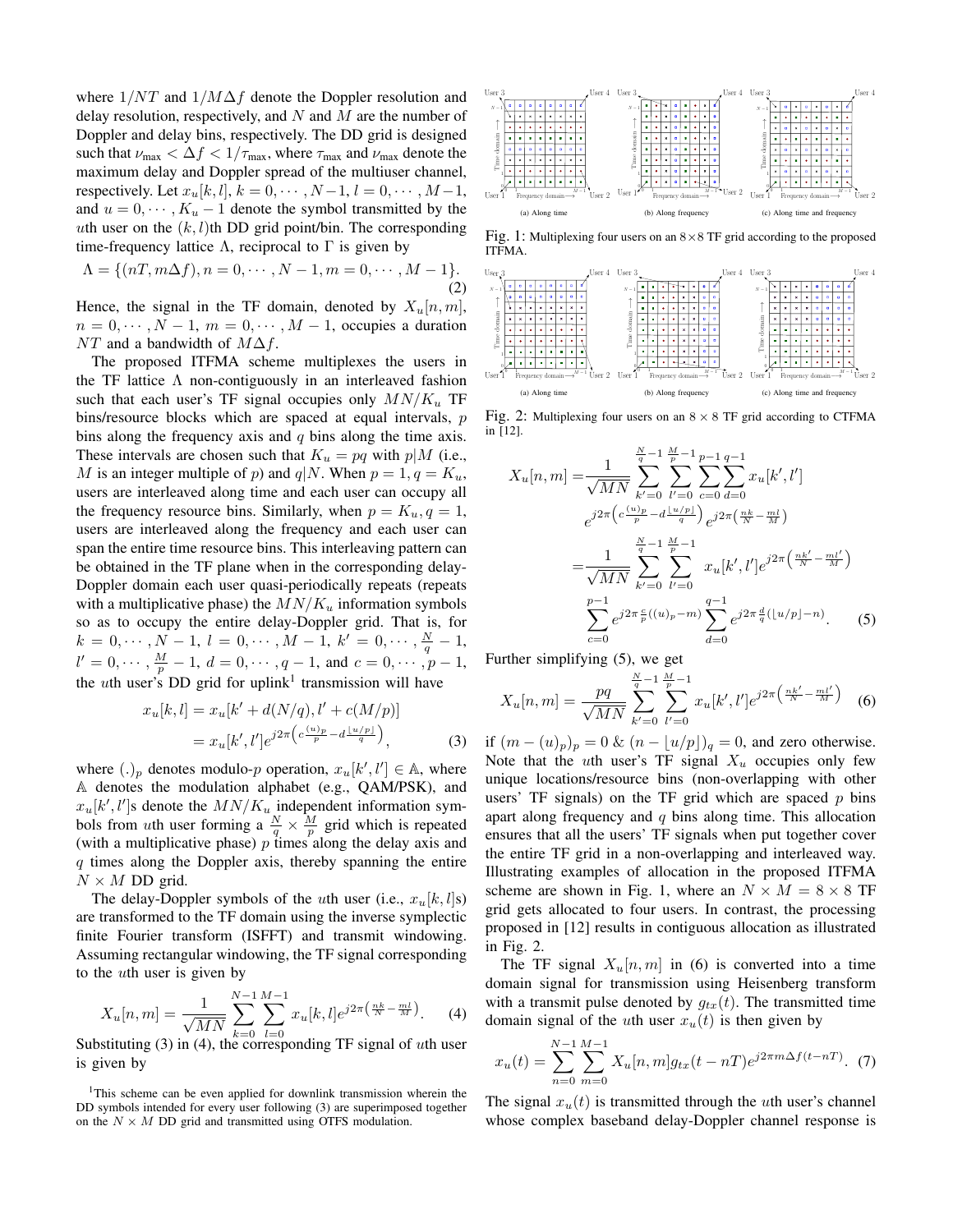denoted by  $h_u(\tau, \nu)$ . At the BS, the received time domain signal  $y(t)$  is given by

$$
y(t) = \sum_{u=0}^{K_u - 1} \int_{\nu} \int_{\tau} h_u(\tau, \nu) x_u(t - \tau) e^{j2\pi \nu (t - \tau)} d\tau d\nu + v(t),
$$
\n(8)

where  $v(t)$  denotes the additive white Gaussian noise at the BS receiver. The received signal at the BS is matched filtered with a receive pulse  $g_{rx}(t)$ , yielding the cross-ambiguity function  $A_{g_{rx},y}(t,f)$  given by

$$
A_{g_{rx},y}(t,f) = \int g_{rx}^*(t'-t)y(t')e^{-j2\pi f(t'-t)}dt'. \tag{9}
$$

The pulses  $g_{tx}(t)$  and  $g_{rx}(t)$  are chosen to be biorthogonal. Sampling  $A_{g_{rx},y}(t, f)$  on the lattice  $\Lambda$  gives the matched filter output as

$$
Y[n,m] = A_{g_{rx},y}(t,f)|_{t=nT,f=m\Delta f}.
$$
 (10)

When TF signal  $Y[n,m]$  is received, if  $h_u(\tau,\nu)$  has finite support bounded by  $(\tau_{\text{max}}, \nu_{\text{max}})$  and if  $A_{g_{rx}g_{tx}}(t, f) = 0$  for  $t \in (nT - \tau_{\text{max}}, nT + \tau_{\text{max}}), f \in (m\Delta f - \nu_{\text{max}}, m\Delta f + \nu_{\text{max}}),$  $\forall (n, m) \neq (0, 0)$ , then the BS can separate out the TF signal corresponding to each user  $Y_u[n,m]$  as

$$
Y_u[n,m] = Y[n,m] = H_u[n,m]X_u[n,m] + V[n,m]
$$
 (11)

if  $(m - (u)p)p = 0$  &  $(n − [u/p])q = 0$ , and zero otherwise. Note that  $V[n,m] \sim \mathcal{CN}(0,(pq)^2)$  to compensate for the power boost up in (6) due to quasi-periodic repetition of symbols in the DD domain. Finally, *Yu*[*n, m*] can be mapped individually to the DD plane as  $y_u[k, l]$  for every *u* using SFFT transform as

$$
y_u[k,l] = \frac{1}{\sqrt{MN}} \sum_{k=0}^{N-1} \sum_{l=0}^{M-1} Y_u[n,m] e^{-j2\pi \left(\frac{nk}{N} - \frac{ml}{M}\right)}.
$$
 (12)

For detecting the *u*th user's *MN/K<sup>u</sup>* information symbols *x*<sub>*u*</sub>[*k'*,*l'*], the sufficient observables are  $y_u[k'', l'']$  for  $k'' =$  $0, \cdots, \frac{N}{q} - 1$ ,  $l'' = 0, \cdots, \frac{M}{p} - 1$ , and the input-output relation can be derived as given by (13) by substituting (3) in the general input-output relation derived in [4], where  $v_u[k'', l'']$ denotes the additive white Gaussian noise corresponding to the wh user and  $\tilde{h}_u(k, l)$  is the sampled version of the function  $\tilde{h}_u(\nu, \tau)$  which is obtained as the circular convolution of *h*<sub>*u*</sub>( $\tau$ ,  $\nu$ ) with the window function at  $\nu = \frac{k}{NT}$  and  $\tau = \frac{l}{M\Delta f}$  $[2]$ , $[4]$ . Vectorizing  $(13)$ , we get

$$
\mathbf{y}'_u = \mathbf{H}'_u \mathbf{x}'_u + \mathbf{v}'_u,\tag{14}
$$

where  $\mathbf{x}'_u \in \mathbb{C}^{MN/K_u \times 1}$ ,  $\mathbf{x}'_u(k' + Nl'/q) = x_u[k', l']$ , and  $\mathbf{H}'_u \in \mathbb{C}^{MN/K_u \times MN/K_u}$ . This allows MUI-free reception for every user in the TF domain and subsequent detection in the DD domain.

#### III. PAPR OF THE PROPOSED SCHEME

In this section, we analyze the PAPR of the proposed uplink ITFMA scheme. Low PAPR is highly desired in cellular uplink transmissions where the transmitters are low cost hand-held devices. As discussed in Sec. II, for uplink transmission, each user places the information symbols on the delay-Doppler grid as per (3) and then does an OTFS transform (ISFFT) which converts these symbols to the TF domain. A multicarrier modulation technique (assume OFDM, i.e.,  $g_{tx}(t)$  being a rectangular pulse) takes the TF signal to time domain for transmission. PAPR of this time-domain signal has to be analyzed. It has been shown in [15] that for any user *u*, the discrete time samples (assuming Nyquist sampling) of this time domain signal corresponding to one OTFS transmit frame are nothing but the vectorized and scaled version of the *N*point IDFT (along the Doppler domain) values of the data symbols  $x<sub>u</sub>[k, l]$ . Hence the PAPR of discrete time samples corresponding to one transmit OTFS frame from an uplink user depends on the way the Doppler bins are populated by the user. By the proposed scheme, every user occupies all the *N* Doppler bins with *N/q* independent entries quasiperiodically repeated *q* times and all the *M* delay bins with *M/p* independent entries quasi-periodically repeated *p* times. Hence the maximum PAPR of the discrete time signal of a user, denoted by PAPR<sub>max</sub>, can be as high as *N* assuming MPSK (for some user  $u = 0$ , IDFT operations can result in all *N* symbols adding coherently) and does not depend on either the number of delay bins *M* [15] or the number of users  $K_u$ .

# *A. CCDF of PAPR*

It is also important to consider the complementary cumulative distribution function (CCDF) of PAPR. Towards this, we compute the *n*th ( $n = 0, \cdots, N-1$ ) *N*-point IDFT of  $x_u[k, l]$ ,  $k = 0, \dots, N - 1$ , for a given *l*, as

$$
\sum_{k=0}^{N-1} x_u[k, l] e^{\frac{j2\pi nk}{N}} = \begin{cases} q \sum_{k'=0}^{N/q-1} x_u[k', l] e^{\frac{j2\pi nk'}{N}} & \text{if } (n - \lfloor u/p \rfloor)_q = 0\\ 0 & \text{otherwise.} \end{cases}
$$
(15)

The non-zero samples in (15) are in fact  $\frac{N}{q}$ -point IDFT values of  $x_u[k',l]e^{\frac{j2\pi \lfloor u/p \rfloor k'}{N}}$ ,  $k'=0,\cdots,\frac{N}{q}-1$  for a given delay index  $\hat{l}$  and each of them follows a complex Gaussian distribution with zero mean if *N/q* is large (by central limit theorem). Hence the power of these samples are exponential distributed with mean *q* times the average power of one frame. Therefore the CCDF of PAPR which is the probability that PAPR of the transmit samples is greater than a threshold *γ*  $(\gamma \leq \text{PAPR}_{\text{max}})$  is given by

$$
P(\text{PAPR} > \gamma) = 1 - P(\text{PAPR} \le \gamma)
$$

$$
\approx 1 - \prod_{i=0}^{\frac{M}{p}-1} \prod_{j=0}^{\frac{N}{q}-1} (1 - e^{\gamma/q})
$$

$$
= 1 - (1 - e^{\gamma/q})^{MN/K_u}.
$$
(16)

### *B. DFT spread ITFMA*

DFT based precoding can help in reducing PAPR. In DFT spread ITFMA (DFT-s-ITFMA), an  $\frac{N}{q}$ -point DFT is applied on the information symbols  $x_u[k', l]$ ,  $k' = 0, \dots, \frac{N}{q} - 1$ , for each *l* before applying ISFFT operation on the delay-Doppler symbols  $x_u[k, l]$ . This will bring down the PAPR<sub>max</sub> of each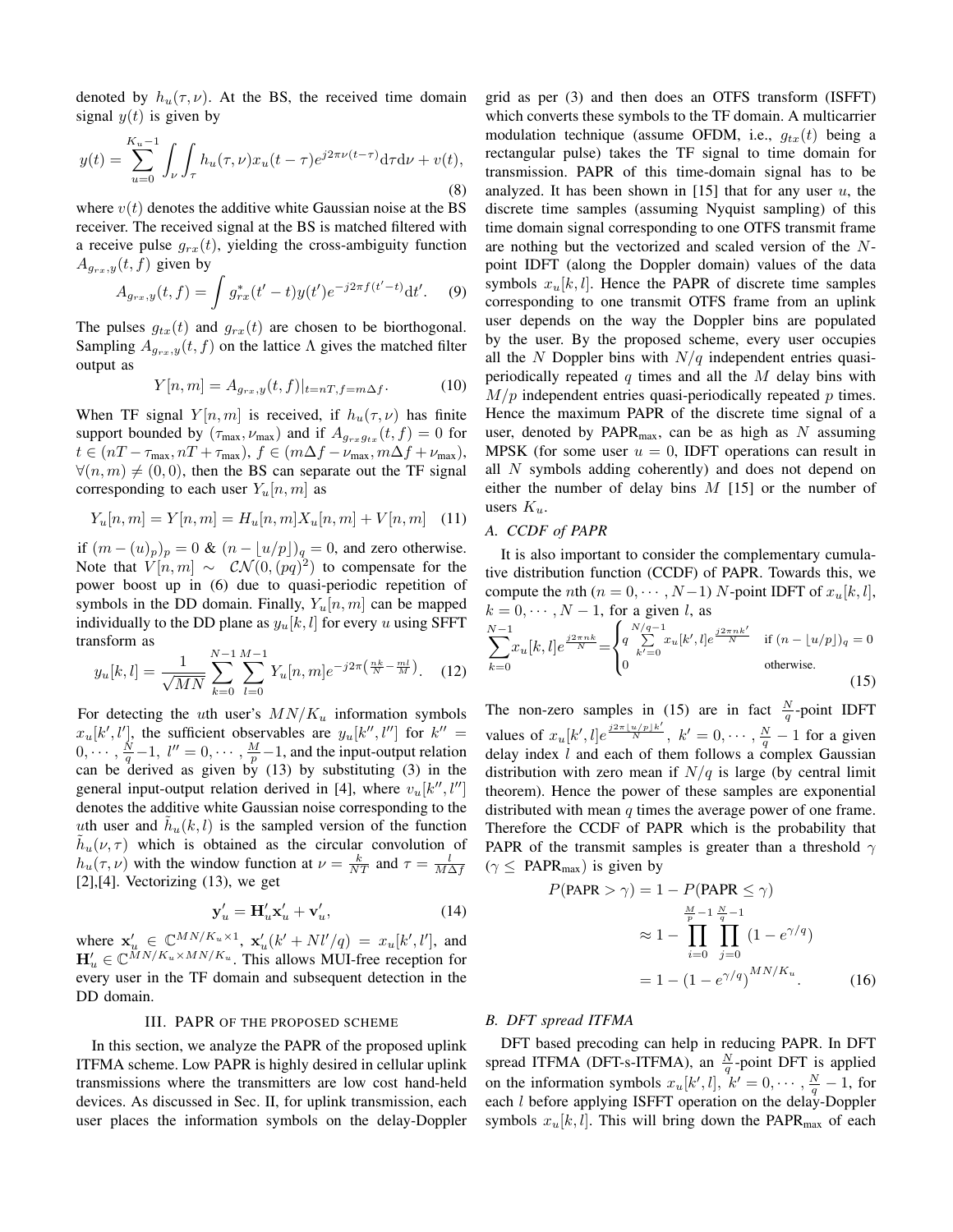$$
y_u[k'',l''] = \sum_{k=0}^{N-1} \sum_{l=0}^{M-1} x_u[k,l] \tilde{h}_u[(k''-k)_N, (l''-l)_M] + v_u[k'',l'']
$$
  
= 
$$
\sum_{k'=0}^{\frac{N}{q}-1} \sum_{l'=0}^{\frac{M}{p}-1} x_u[k',l'] \sum_{c=0}^{p-1} \sum_{d=0}^{q-1} e^{j2\pi \left(c\frac{(u)_p}{p}-d\frac{\lfloor u/p \rfloor}{q}\right)} \tilde{h}_u[(k''-d(N/q)-k')_N, (l''-c(M/p)-l'))_M] + v_u[k'',l''].
$$
\n(13)

user. For example, for user  $u = 0$ , PAPR<sub>max</sub> comes down to q times the PAPR of constellation A.

## IV. RESULTS AND DISCUSSIONS

In this section, we present the BER performance of the proposed scheme under maximum likelihood (ML) detection for small dimension systems and minimum mean square error (MMSE) detection for large dimension systems and compare with the performance of the CTFMA scheme presented in [12]. Figure 3 shows the BER performance of both of these TF multiplexing schemes for *i*)  $K_u = 2$  ( $p = 1, q = 2; g_1 = 1$  $1, g_2 = 2$ , *ii*)  $K_u = 4$  ( $p = q = 2; g_1 = g_2 = 2$ ), and *iii*)  $K_u = 8$   $(p = 4, q = 2; g_1 = 4, g_2 = 2)$  with  $M = N = 4$ using ML detection<sup>2</sup>. Figure 4 shows the BER performance for *i*)  $K_u = 8$   $(p = 4, q = 2; g_1 = 4, g_2 = 2)$  and *ii*)  $K_u = 16$  $(p = 8, q = 2; g_1 = 8, g_2 = 2)$  with  $M = 32, N = 8$  using MMSE detection. For both figures, a carrier frequency of 4 GHz, subcarrier spacing of 15 kHz, and BPSK modulation are used. A 4-tap delay-Doppler channel with a delay profile of *{*0,16.66,33.33,50*} µ*s and a 10-tap channel with a delay profile of *{*0,2.08,4.16,6.25,8.33,10.42,12.5,14.58,16.66,18.75*} µ*s are used in Figs. 3 and 4, respectively. Also, exponential power delay profile and Jakes Doppler spectrum [16] for all the users are used. The Doppler shift corresponding to the *j*th tap of *u*th user is generated using  $\nu_{u,j} = \nu_{\text{max}} \cos(\theta_{u,j})$ , where for all the users  $\nu_{\text{max}}$  is taken to be 1 KHz in Fig. 3 and 1.875 KHz in Fig. 4, and  $\theta_{u,j}$  is uniformly distributed over  $[-\pi, \pi]$ . From both the figures, we observe that the proposed ITFMA outperforms CTFMA in all cases (e.g., in Fig. 3, ITFMA with 4 users has about 3 dB SNR advantage compared to CTFMA at 10*−*<sup>3</sup> BER). The reason for this better performance can be explained as follows. In the CTFMA scheme, the signal of each user is restricted to only a contiguous or a localized region on the TF plane and employs a reduced point SFFT to detect the received TF signal, due to which the signal may experience correlated TF fading depending on the channel's coherence bandwidth, coherence time, and the localized region allotted to the user (specified by the choice of  $g_1$  and  $g_2$ ). This limits the resulting performance. Whereas, ITFMA assigns TFRBs to each user in such a way that the resource blocks of the users are well distributed in the TF grid, thereby offering the potential for better performance.

In Fig. 5, we plot the analytical and simulated CCDFs of the discrete-time PAPR (Nyquist sampled) of a user using ITFMA scheme with four users, 4-QAM, and the following parameters:  $p = 4$ ,  $q = 1$  (frequency interleaved),  $p = 1$ ,  $q = 4$ (time interleaved), and  $p = 2, q = 2$  (time-frequency interleaved) for two systems with  $i$ )  $M = 128, N = 64$ 



Fig. 3: BER performance comparison between ITFMA and CTFMA with  $M = N = 4$ ,  $K_u = 2, 4, 8$  under ML detection.



Fig. 4: BER performance comparison between ITFMA and CTFMA with  $M = 32, N = 8, K_u = 8, 16$  under MMSE detection.

and *ii*)  $M = 128$ ,  $N = 128$ . Observe that the simulated CCDFs match closely with analytical CCDFs for higher values of  $N/q$ . Also, the CCDF curves shift to the right with increase in the parameter *q*. This is because interleaving users along time produces  $(q - 1)N/q$  zeros in time domain (15) and increases the chance of getting large peaks. Hence the method of interleaving users in frequency alone (by choosing parameter *q* as one) gives the lowest CCDF. Figure 6 compares the simulated CCDFs of discrete-time PAPR of ITFMA and CTFMA with four users, 4-QAM, and the following parameters:  $(p = 4, q = 1; g_1 = 4, g_2 = 1)$ ,  $(p = q = 2; g_1 = g_2 = 2)$ , and  $(p = 1, q = 4; g_1 = 1, g_2 = 4)$ for  $M = 64, N = 64$ . It can be seen that ITFMA has a better PAPR characteristics compared to CTFMA for all cases except for  $(p = 1, q = 4; q_1 = 1, q_2 = 4)$ , i.e., multiplexing users only along time, where both show almost same PAPR characteristics.

Figure 7 shows the simulated CCDFs of discrete time

<sup>&</sup>lt;sup>2</sup>The parameters  $g_1$  and  $g_2$  represent the interleaving intervals in the delay axis and the Doppler axis, respectively, in [12].